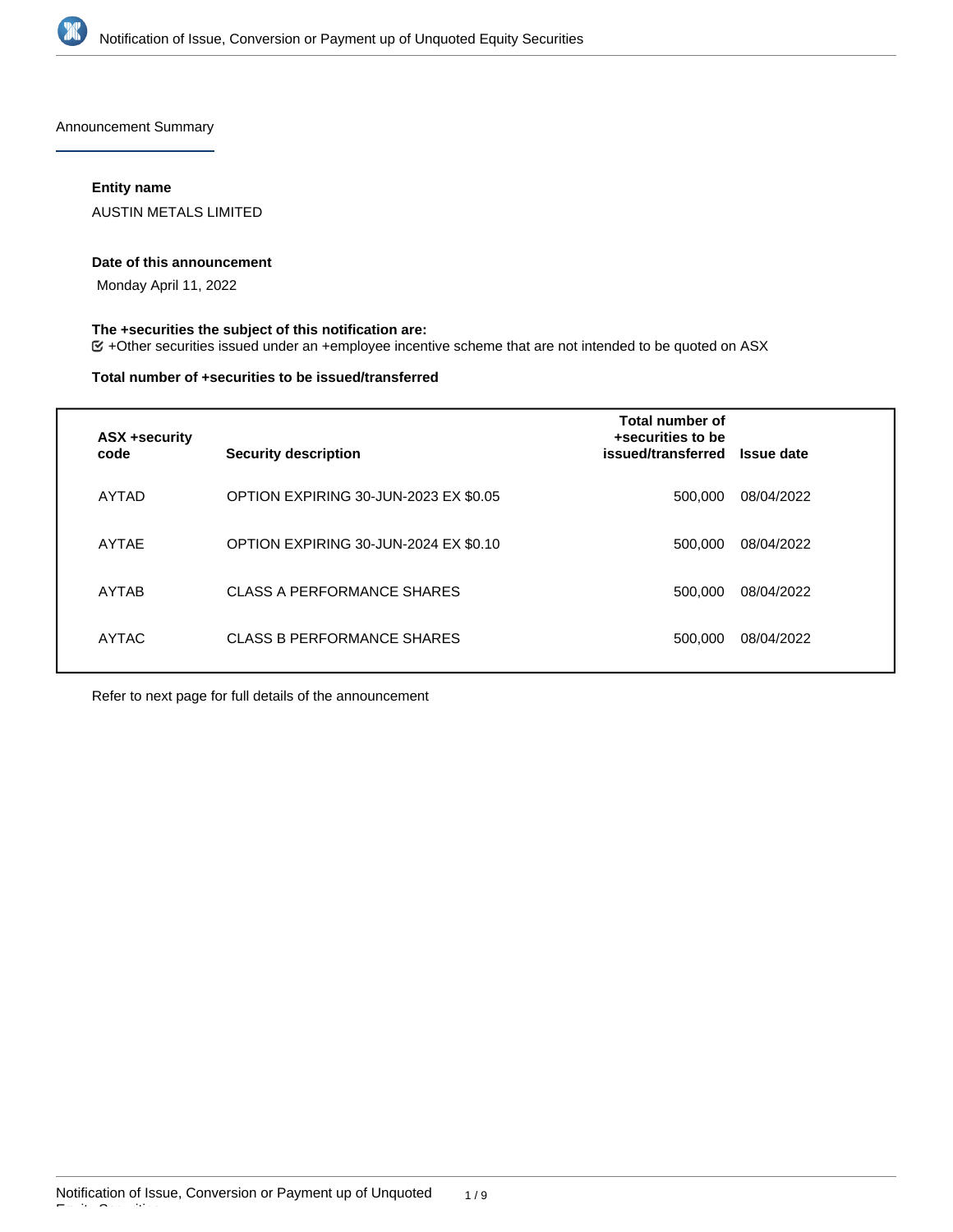

Part 1 - Entity and announcement details

# **1.1 Name of entity**

AUSTIN METALS LIMITED

We (the entity named above) give notice of the issue, conversion or payment up of the following unquoted +securities.

**1.2 Registered number type**

ABN

**Registration number** 68130933309

**1.3 ASX issuer code**

AYT

# **1.4 The announcement is**

New announcement

# **1.5 Date of this announcement**

11/4/2022

Equity Securities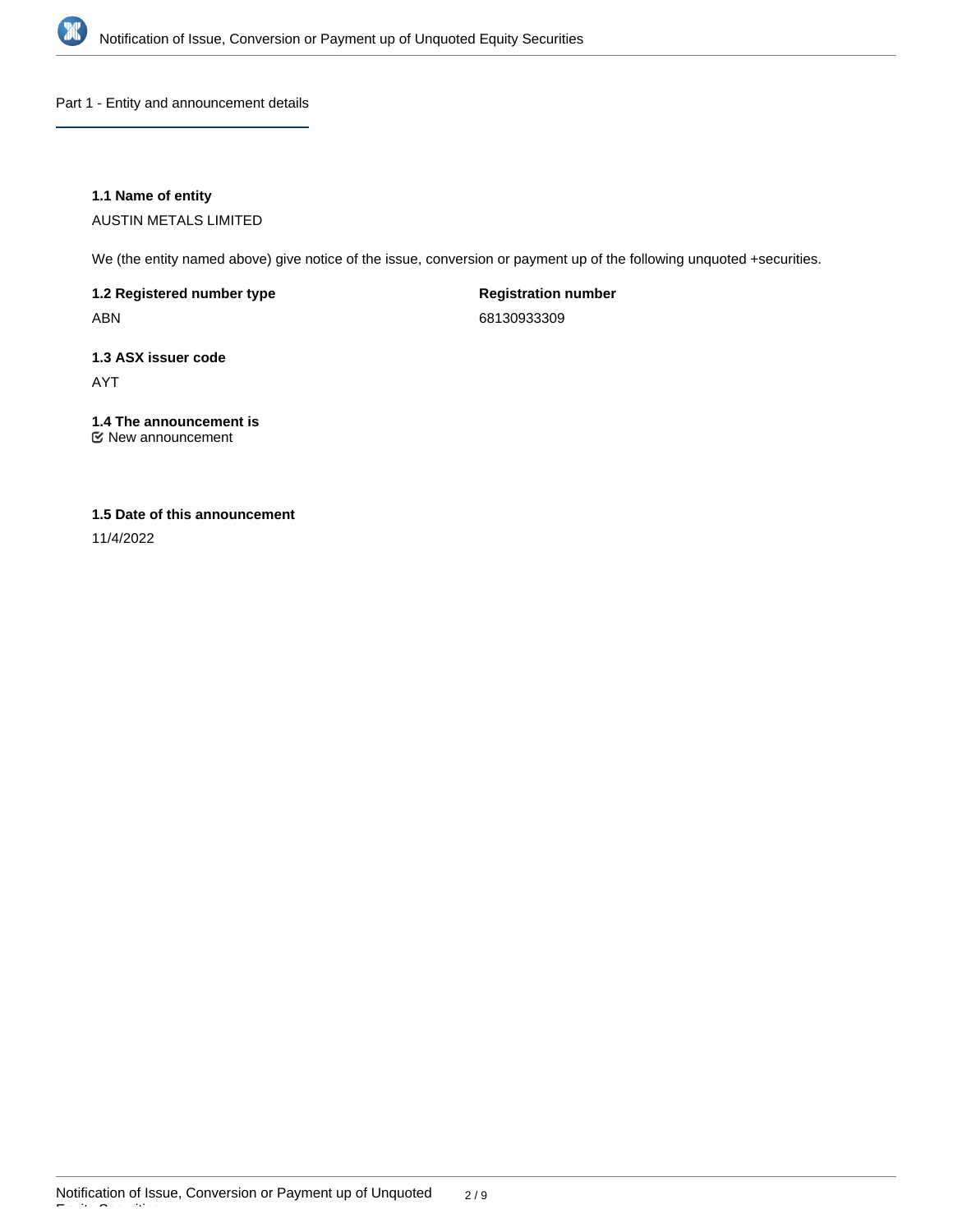

## Part 2 - Issue details

## **2.1 The +securities the subject of this notification are:**

+Other securities issued under an +employee incentive scheme that are not intended to be quoted on ASX

### **2.2a This notification is given in relation to an issue of +securities in a class which is not quoted on ASX and which:**

has an existing ASX security code ("existing class")

Equity Securities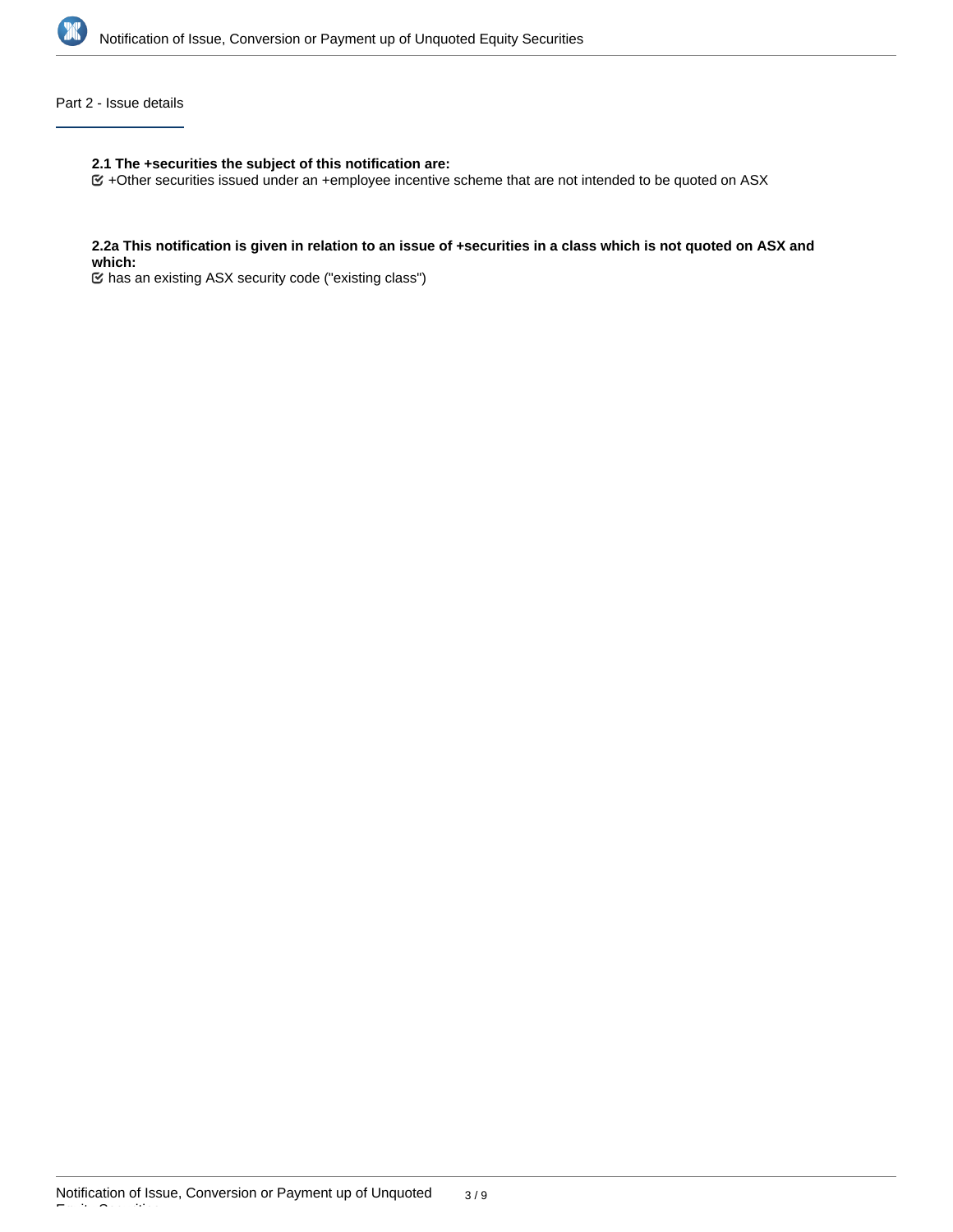

Part 3B - number and type of +securities the subject of this notification (existing class) where issue has not previously been notified to

ASX in an Appendix 3B

### **ASX +security code and description**

AYTAD : OPTION EXPIRING 30-JUN-2023 EX \$0.05

### **Date the +securities the subject of this notification were issued**

8/4/2022

**Will these +securities rank equally in all respects from their issue date with the existing issued +securities in that class** Yes

**Were any of the +securities issued to +key management personnel (KMP) or an +associate?** No

**Please provide a URL link for a document lodged with ASX detailing the terms of the +employee incentive scheme or a summary of the terms**

[https://cdn-api.markitdigital.com/apiman-gateway/ASX/asx-research/1.0/file/2924-02381536-2A1301778?access\\_token=8](https://cdn-api.markitdigital.com/apiman-gateway/ASX/asx-research/1.0/file/2924-02381536-2A1301778?access_token=83ff96335c2d45a094df02a206a39ff4) [3ff96335c2d45a094df02a206a39ff4](https://cdn-api.markitdigital.com/apiman-gateway/ASX/asx-research/1.0/file/2924-02381536-2A1301778?access_token=83ff96335c2d45a094df02a206a39ff4)

#### **Any other information the entity wishes to provide about the +securities the subject of this notification**

Issue details

Equity Securities

**Number of +securities** 500,000

**+securities in that class**

**ASX +security code and description**

AYTAE : OPTION EXPIRING 30-JUN-2024 EX \$0.10

**Date the +securities the subject of this notification were issued** 8/4/2022

**Will these +securities rank equally in all respects from their issue date with the existing issued**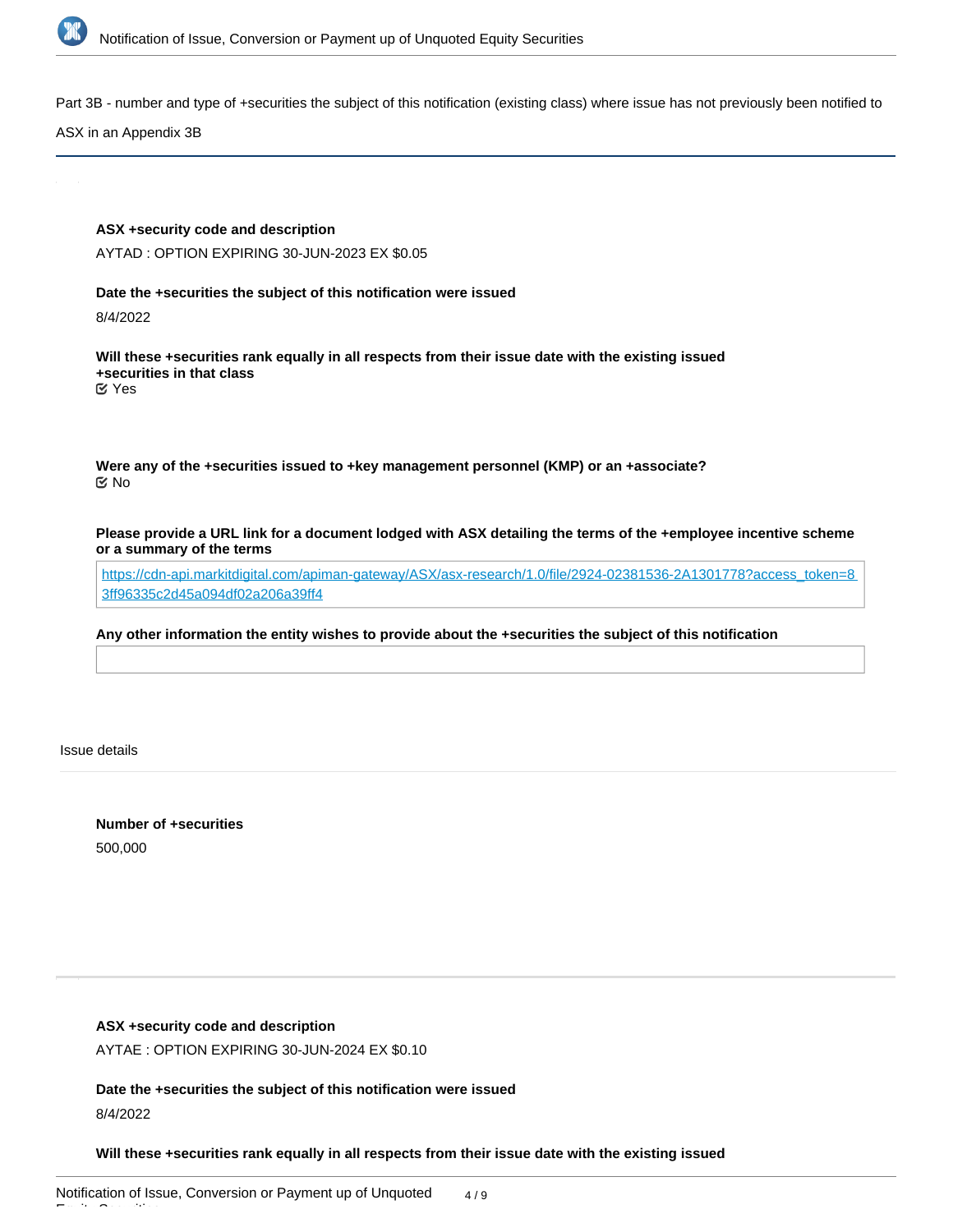

**+securities in that class** Yes

**Were any of the +securities issued to +key management personnel (KMP) or an +associate?** No

**Please provide a URL link for a document lodged with ASX detailing the terms of the +employee incentive scheme or a summary of the terms**

[https://cdn-api.markitdigital.com/apiman-gateway/ASX/asx-research/1.0/file/2924-02381536-2A1301778?access\\_token=8](https://cdn-api.markitdigital.com/apiman-gateway/ASX/asx-research/1.0/file/2924-02381536-2A1301778?access_token=83ff96335c2d45a094df02a206a39ff4) [3ff96335c2d45a094df02a206a39ff4](https://cdn-api.markitdigital.com/apiman-gateway/ASX/asx-research/1.0/file/2924-02381536-2A1301778?access_token=83ff96335c2d45a094df02a206a39ff4)

**Any other information the entity wishes to provide about the +securities the subject of this notification**

Issue details

**Number of +securities** 500,000

#### **ASX +security code and description**

AYTAB : CLASS A PERFORMANCE SHARES

**Date the +securities the subject of this notification were issued**

8/4/2022

Equity Securities

**Will these +securities rank equally in all respects from their issue date with the existing issued +securities in that class** Yes

**Were any of the +securities issued to +key management personnel (KMP) or an +associate?** No

**Please provide a URL link for a document lodged with ASX detailing the terms of the +employee incentive scheme or a summary of the terms**

[https://cdn-api.markitdigital.com/apiman-gateway/ASX/asx-research/1.0/file/2924-02381536-2A1301778?access\\_token=8](https://cdn-api.markitdigital.com/apiman-gateway/ASX/asx-research/1.0/file/2924-02381536-2A1301778?access_token=83ff96335c2d45a094df02a206a39ff4) [3ff96335c2d45a094df02a206a39ff4](https://cdn-api.markitdigital.com/apiman-gateway/ASX/asx-research/1.0/file/2924-02381536-2A1301778?access_token=83ff96335c2d45a094df02a206a39ff4)

#### **Any other information the entity wishes to provide about the +securities the subject of this notification**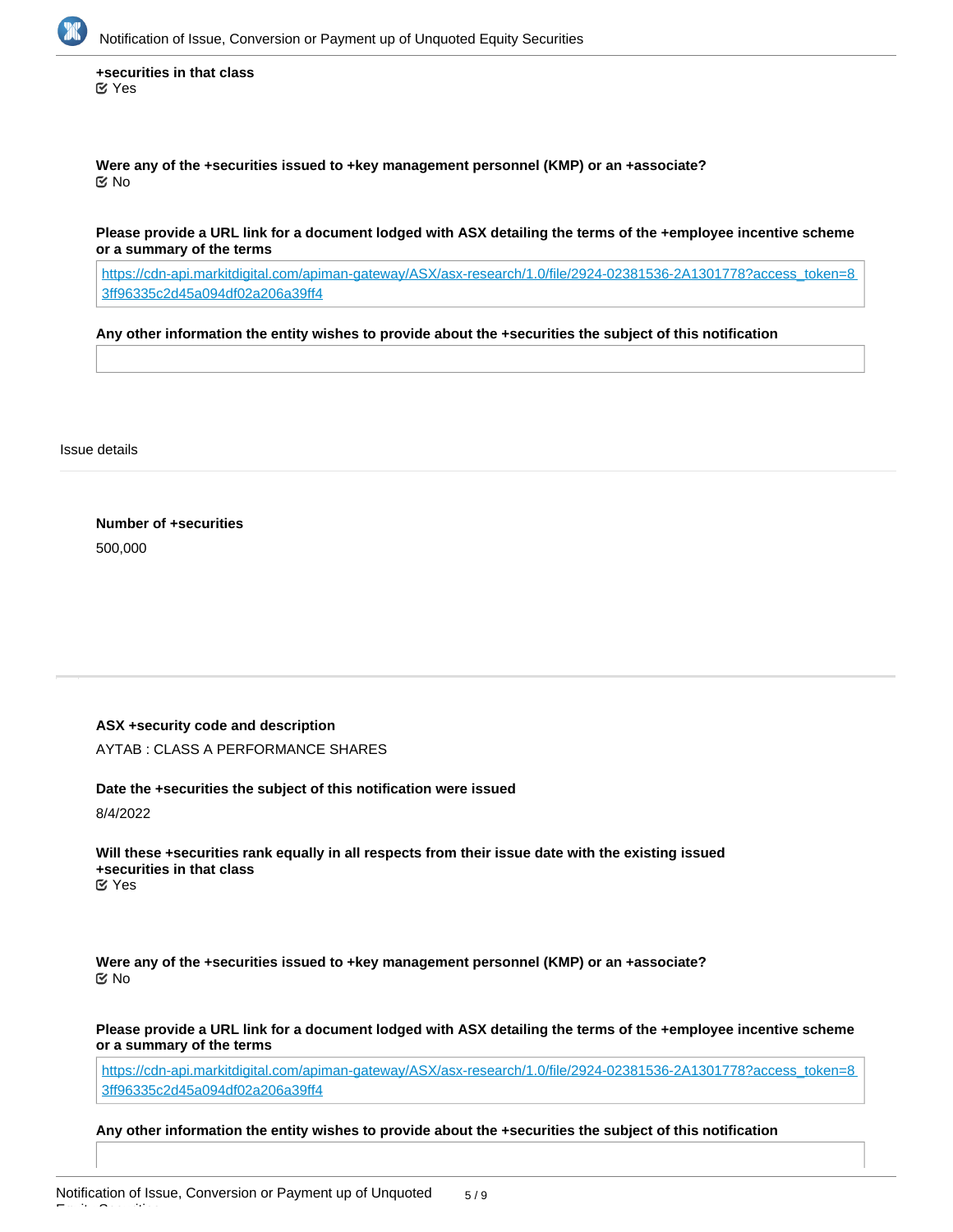

Issue details

**Number of +securities** 500,000

**ASX +security code and description** AYTAC : CLASS B PERFORMANCE SHARES

**Date the +securities the subject of this notification were issued**

8/4/2022

**Will these +securities rank equally in all respects from their issue date with the existing issued +securities in that class** Yes

**Were any of the +securities issued to +key management personnel (KMP) or an +associate?** No

**Please provide a URL link for a document lodged with ASX detailing the terms of the +employee incentive scheme or a summary of the terms**

[https://cdn-api.markitdigital.com/apiman-gateway/ASX/asx-research/1.0/file/2924-02381536-2A1301778?access\\_token=8](https://cdn-api.markitdigital.com/apiman-gateway/ASX/asx-research/1.0/file/2924-02381536-2A1301778?access_token=83ff96335c2d45a094df02a206a39ff4) [3ff96335c2d45a094df02a206a39ff4](https://cdn-api.markitdigital.com/apiman-gateway/ASX/asx-research/1.0/file/2924-02381536-2A1301778?access_token=83ff96335c2d45a094df02a206a39ff4)

**Any other information the entity wishes to provide about the +securities the subject of this notification**

Issue details

**Number of +securities** 500,000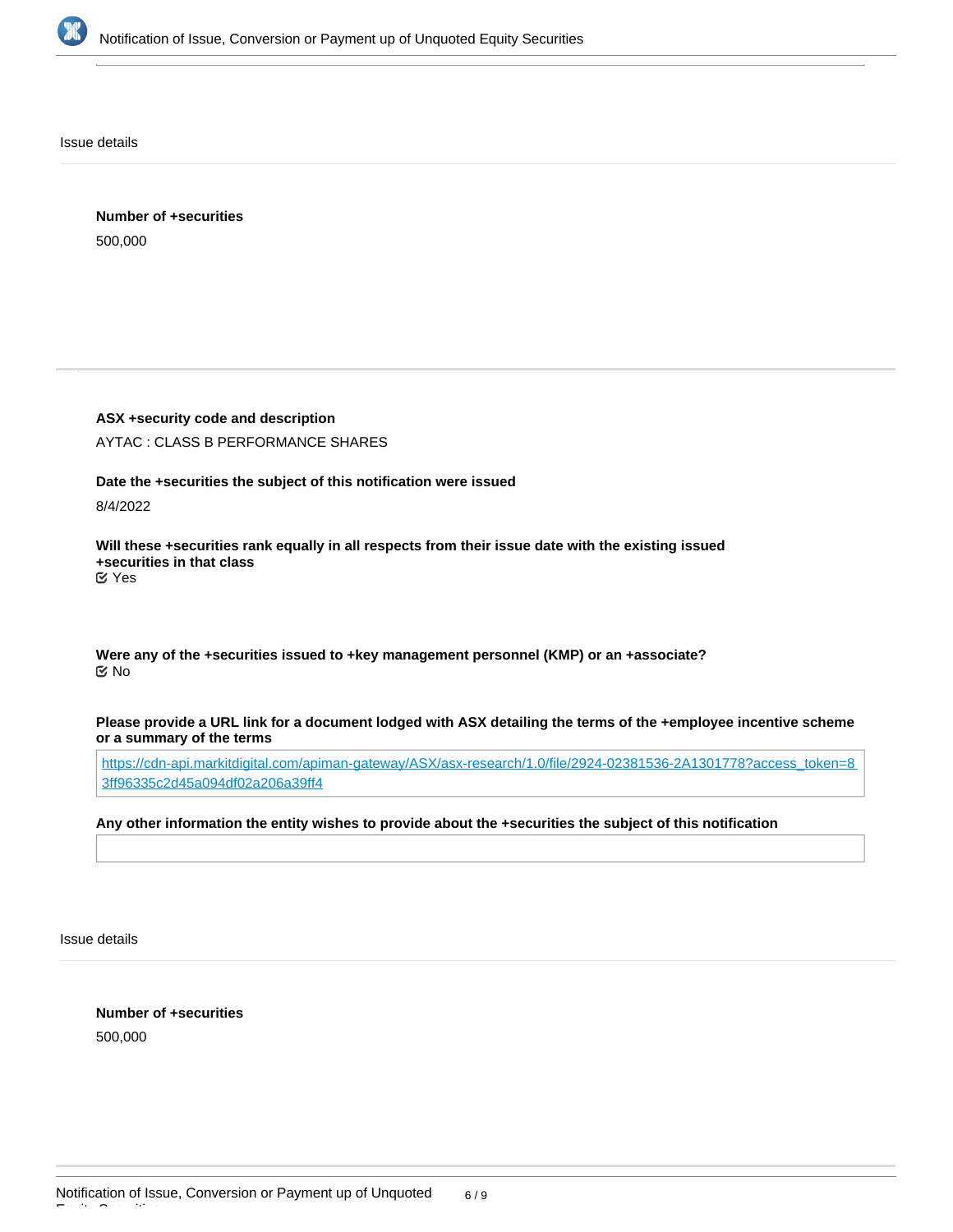

Equity Securities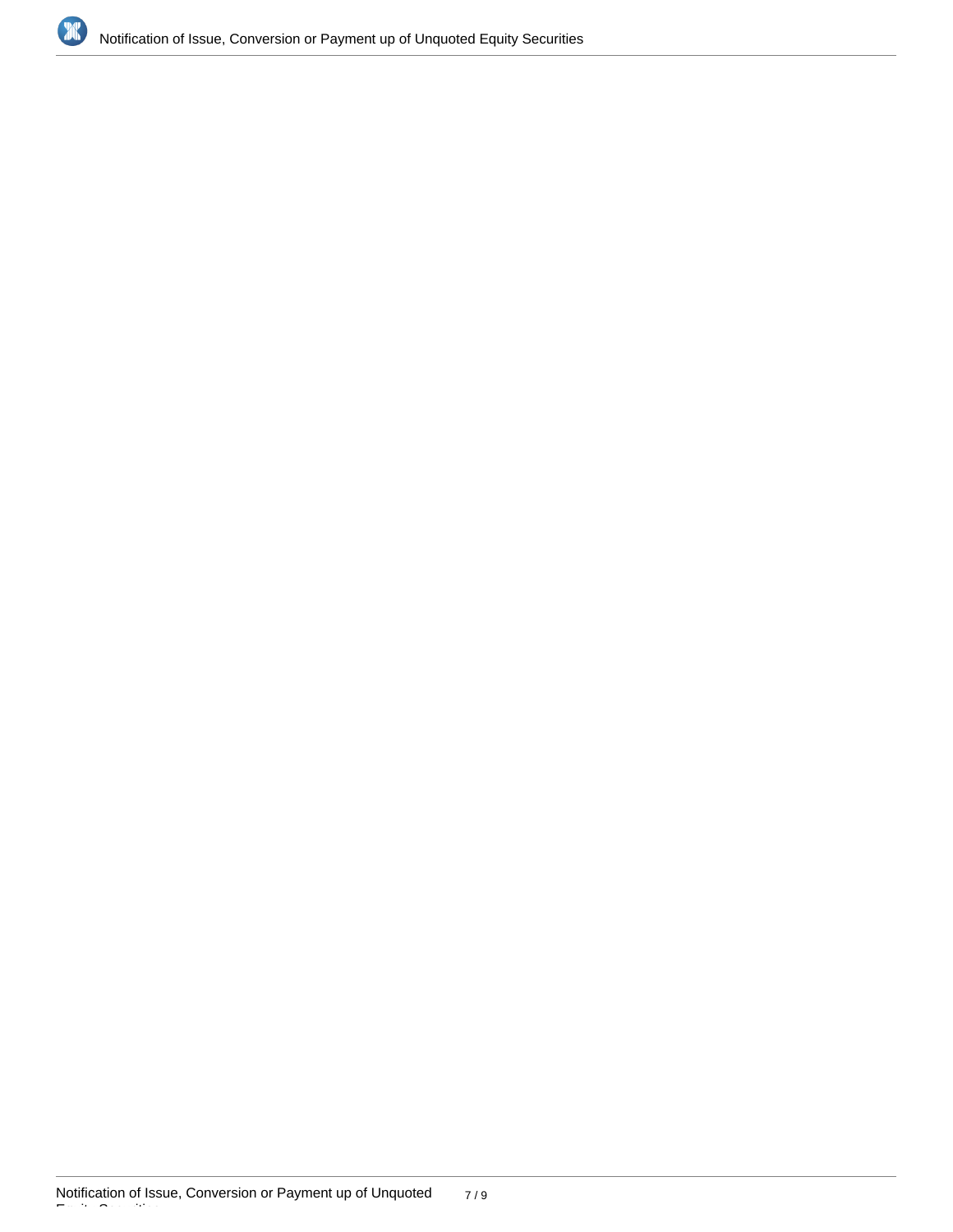

Part 4 - +Securities on issue

| Following the issue, conversion or payment up of the +securities the subject of this application, the +securities of<br>the entity will comprise:<br>(A discrepancy in these figures compared to your own may be due to a matter of timing if there is more than one<br>application for quotation/issuance currently with ASX for processing.) |                                         |  |  |  |  |
|------------------------------------------------------------------------------------------------------------------------------------------------------------------------------------------------------------------------------------------------------------------------------------------------------------------------------------------------|-----------------------------------------|--|--|--|--|
| 4.1 Quoted +Securities (Total number of each +class of +securities quoted)                                                                                                                                                                                                                                                                     |                                         |  |  |  |  |
| ASX +security code and description                                                                                                                                                                                                                                                                                                             | Total number of<br>+securities on issue |  |  |  |  |
| AYT: ORDINARY FULLY PAID                                                                                                                                                                                                                                                                                                                       | 1,015,874,655                           |  |  |  |  |
| 4.2 Unquoted +Securities (Total number of each +class of +securities issued but not quoted on ASX)                                                                                                                                                                                                                                             |                                         |  |  |  |  |
| ASX + security code and description                                                                                                                                                                                                                                                                                                            | Total number of<br>+securities on issue |  |  |  |  |
| AYTAR : OPTION EXPIRING 31-OCT-2022 EX 2C                                                                                                                                                                                                                                                                                                      | 42,406,250                              |  |  |  |  |

AYTAA : OPTION EXPIRING VARIOUS DATES EX VARIOUS PRICES 4,000,000 4,000,000

AYTAD : OPTION EXPIRING 30-JUN-2023 EX \$0.05 4,750,000 4,750,000 4,750,000

AYTAE : OPTION EXPIRING 30-JUN-2024 EX \$0.10 4,750,000 4,750,000 4,750,000

AYTAB : CLASS A PERFORMANCE SHARES 4,750,000 4,750,000

AYTAC : CLASS B PERFORMANCE SHARES 4,750,000 ASSESSMENT RANGERS AND A 4,750,000